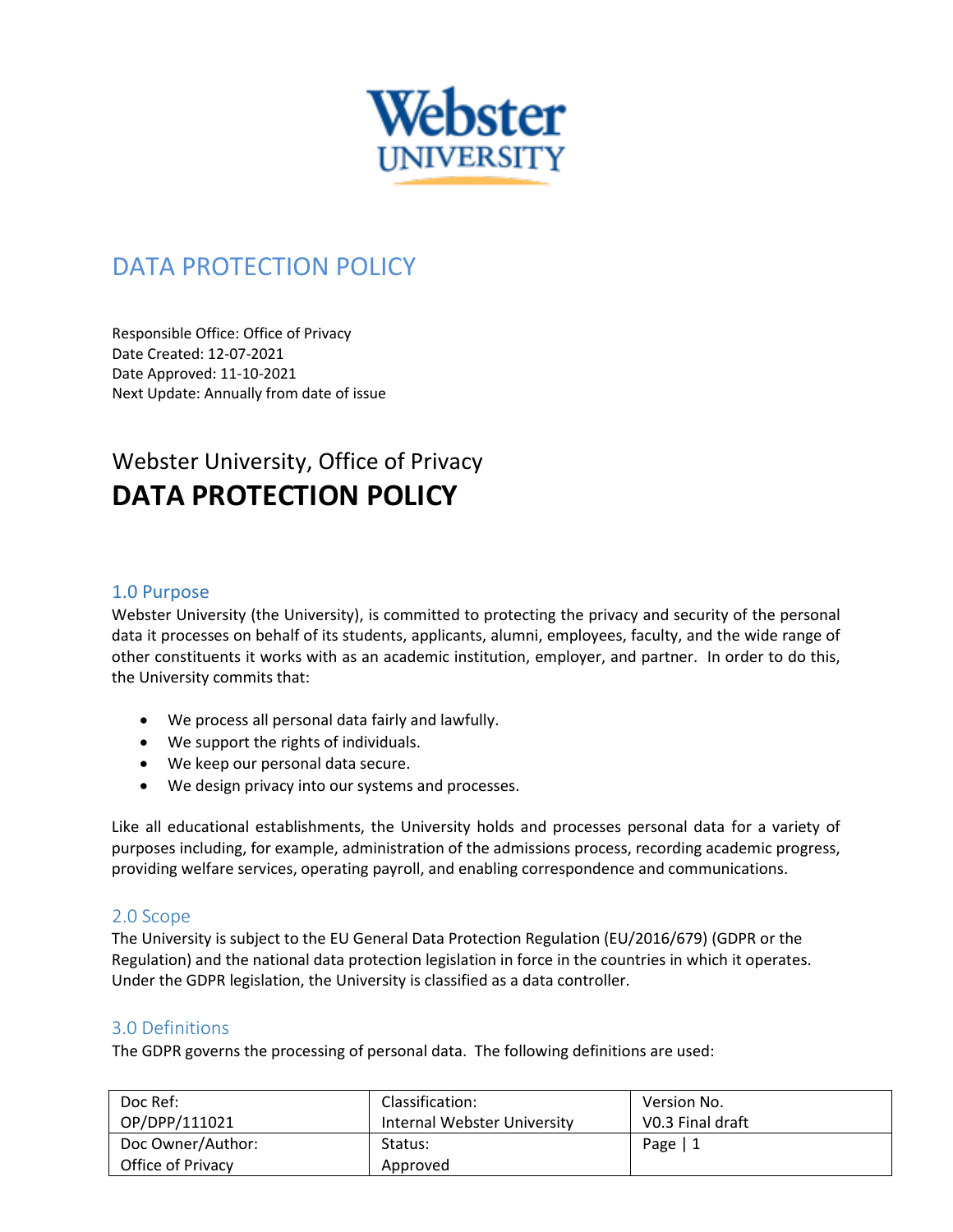**Personal Data** is data which can identify living individuals. As well as images, names, and contact details, it can also include numerical or statistical information from which an individual's identity can be derived.

**Special Category Data** is personal data revealing physical or mental health, disability, racial or ethnic origin, political opinions, religious or philosophical beliefs, trade union membership, genetic or biometric data capable of uniquely identifying a natural person, and data concerning a person's sexual orientation.

**Data Subject** is the individual who is the subject of personal data. Data subject is always a human individual and not an entity or corporation.

**Data Controller** determines the purposes for and the means by which personal data is processed. The controller is ultimately responsible for the personal data, why the data is processed and who it is shared with, including responsibilities for ensuring the rights of individuals over the processing of their personal data are upheld.

**Data Processor** is any individual or organization who processes personal data on behalf of the data controller.

## 4.0 Principles

The University is required to process personal data according to the following principles:

| <b>Data Protection Principles</b>      | The context for the University                      |
|----------------------------------------|-----------------------------------------------------|
| Lawfulness, fairness, and transparency | The University explains to its employees,           |
|                                        | students, and other constituents how and why it     |
|                                        | processes personal data at the point of collection. |
| Purpose limitation                     | The University only uses the personal data for the  |
|                                        | reasons it was collected.                           |
| Data minimization                      | The University only collects the minimum amount     |
|                                        | of personal data necessary for the purposes it is   |
|                                        | collected.                                          |
| Accuracy                               | The University ensures that the data is correct,    |
|                                        | up to date and it is able to rectify any            |
|                                        | inaccuracies or mistakes quickly.                   |
| Storage limitation                     | The University does not retain personal data for    |
|                                        | longer than it is needed.                           |
| Integrity and confidentiality          | The University protects its personal data against   |
|                                        | unauthorized access, loss or destruction by         |
|                                        | implementing a range of technical and               |
|                                        | organizational security measures.                   |
| Accountability                         | The University is able to demonstrate that it       |
|                                        | meets its obligations for compliance.               |

## 5.0 Lawful Basis for Processing

The University needs to meet one of the six lawful bases in order to process personal data. The most common for the University will be the following:

| Doc Ref:          | Classification:             | Version No.      |
|-------------------|-----------------------------|------------------|
| OP/DPP/111021     | Internal Webster University | V0.3 Final draft |
| Doc Owner/Author: | Status:                     | Page $ 2$        |
| Office of Privacy | Approved                    |                  |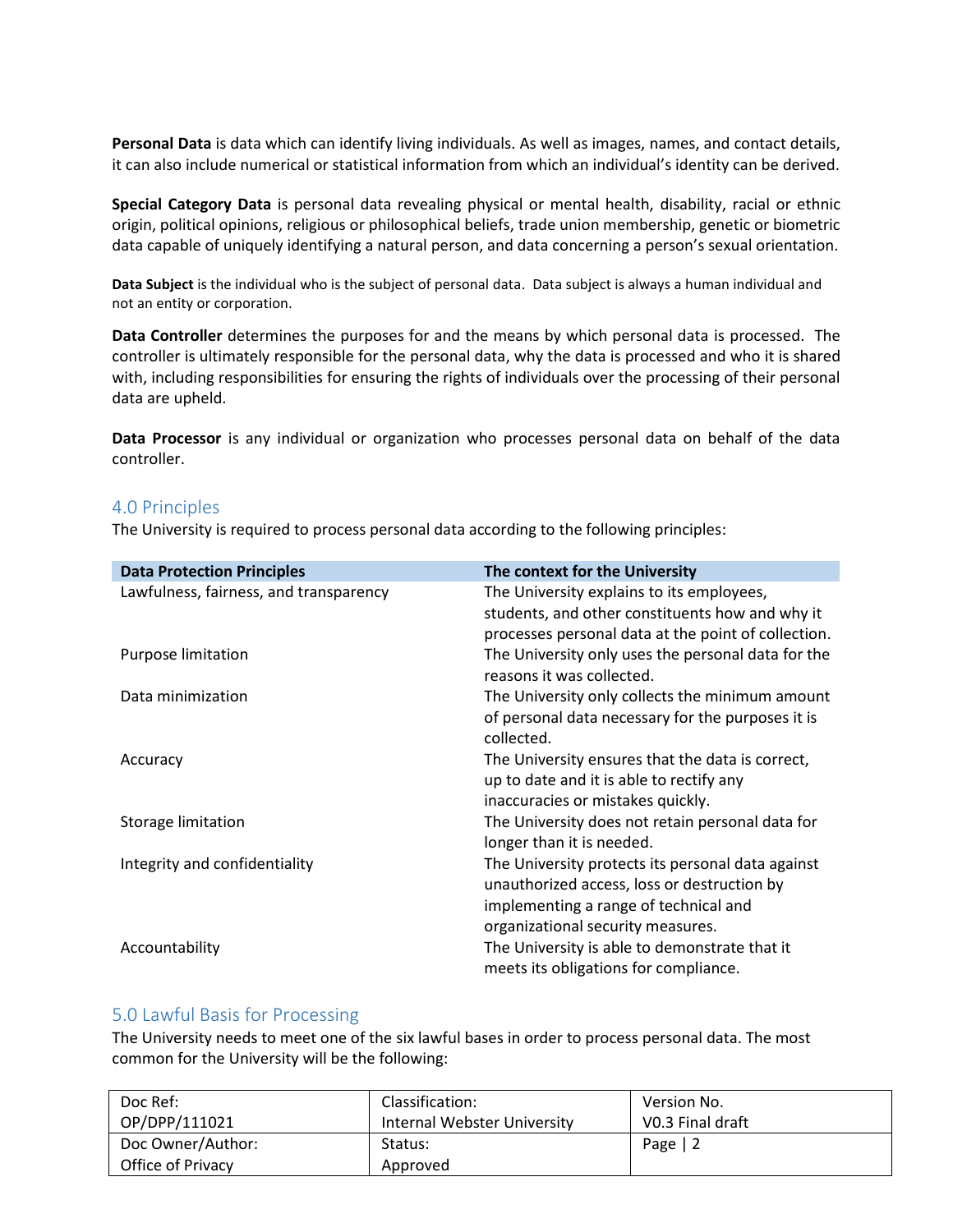| <b>Lawful Basis</b>                                                                                                                                                                                                      | <b>Examples for the University</b>                                                                                                         |
|--------------------------------------------------------------------------------------------------------------------------------------------------------------------------------------------------------------------------|--------------------------------------------------------------------------------------------------------------------------------------------|
|                                                                                                                                                                                                                          |                                                                                                                                            |
| Necessary for the performance of a contract or<br>service to which the individual is a party.                                                                                                                            | Covers the majority of processing for its<br>employees and faculty.                                                                        |
|                                                                                                                                                                                                                          |                                                                                                                                            |
| Data subject has given consent to the processing.                                                                                                                                                                        | Covers Alumni activities, mailing lists, marketing<br>and other 'opt-in' services for students and other<br>constituents.                  |
| Necessary for the purposes of the legitimate<br>interests pursued by the University or by a third<br>party, except where such interests are overridden<br>by the fundamental rights and freedoms of the<br>data subject. | Covers activities relating to charitable works,<br>fundraising and donations, Alumni, research,<br>honorary degrees and ethical donations. |
|                                                                                                                                                                                                                          |                                                                                                                                            |

# 6.0 Lawful Basis for Processing – Special Category Data

For special category data, in addition to the lawful bases listed in Section 5, the University is required to have an additional lawful basis for processing special category (sensitive) personal data, as set out in Article 9 of the Regulation.

| <b>Legal Basis</b>                                                                                                                                                                                                                   | <b>Examples for the University</b>                                                                         |
|--------------------------------------------------------------------------------------------------------------------------------------------------------------------------------------------------------------------------------------|------------------------------------------------------------------------------------------------------------|
| Processing is necessary for the purposes of<br>carrying out the obligations and exercising<br>specific rights of the controller or of the data<br>subject in the field of employment, social<br>security, and social protection law. | Sickness absence, workers council/union<br>membership.                                                     |
| Processing is necessary for the purposes of<br>preventative or occupational medicine, for the<br>assessment of the working capacity of an<br>employee.                                                                               | Fit to work assessments, health and safety<br>assessments.                                                 |
| Processing is necessary for archiving purposes in<br>the public interest, scientific or historical<br>research or statistical purposes.                                                                                              | Analysis and reporting of equality and diversity<br>information.                                           |
| Criminal or alleged offences.                                                                                                                                                                                                        | Exemptions for the purposes of prevention or<br>detection of crime reporting to law enforcement<br>bodies. |

The lawful basis for processing personal data will be listed in the University's Record of Processing Activities (ROPA) produced in line with Article 30 of the Regulation.

# 7.0 Rights

Data Subjects: All individuals whose personal data is processed by the University, have a number of rights under the Regulation. These include:

| <b>Right</b>                           | The Context for the University                 |                                 |  |
|----------------------------------------|------------------------------------------------|---------------------------------|--|
| Doc Ref:<br>OP/DPP/111021              | Classification:<br>Internal Webster University | Version No.<br>V0.3 Final draft |  |
| Doc Owner/Author:<br>Office of Privacy | Status:<br>Approved                            | Page $ 3$                       |  |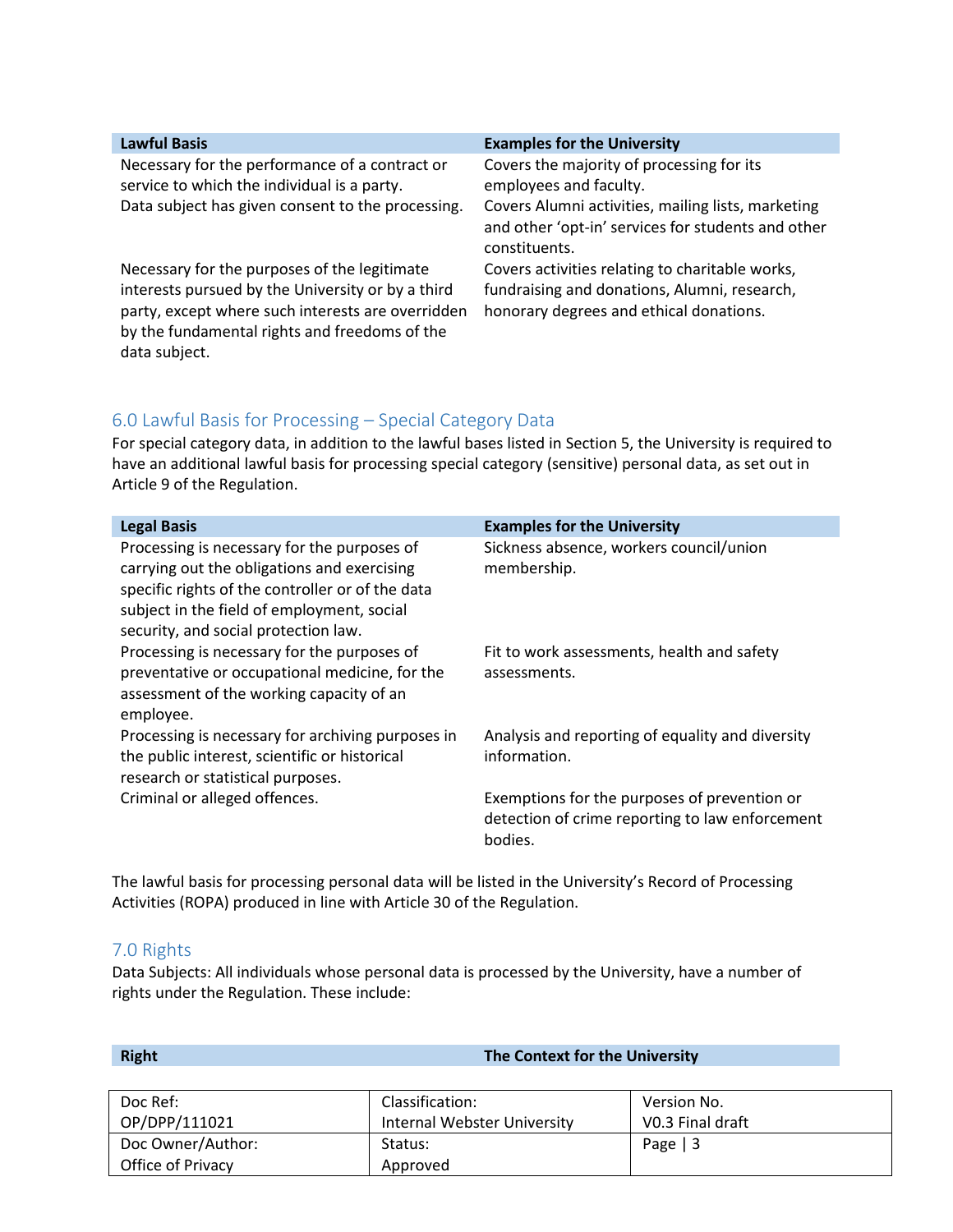| A fundamental right to be informed about the<br>processing of their personal data and who to<br>contact if they have any questions, concerns, or<br>complaints about that processing. | Data subjects have the right to be informed<br>about the purposes of the University's processing<br>of their personal data before it is collected. The<br>University provides this information via the<br>publication of its Privacy Notices for prospective,<br>current and former students, alumni and friends<br>of the University and faculty, and for prospective,<br>current and former employees. |
|---------------------------------------------------------------------------------------------------------------------------------------------------------------------------------------|----------------------------------------------------------------------------------------------------------------------------------------------------------------------------------------------------------------------------------------------------------------------------------------------------------------------------------------------------------------------------------------------------------|
| A fundamental right to have personal data<br>processed securely.                                                                                                                      | The University provides technical and<br>organizational measures to protect the<br>processing of its personal data. Those security<br>measures are applied in relation to an<br>assessment of risks (see Section 9.0).                                                                                                                                                                                   |
| Right of access                                                                                                                                                                       | Data subjects have the right to be informed<br>about what the University is doing with their<br>data, check that it is held and used correctly, and<br>obtain a copy.                                                                                                                                                                                                                                    |
| Right to rectification                                                                                                                                                                | The University makes every effort to ensure its<br>data is accurate. If a data subject believes some<br>of the data the University holds about them is<br>inaccurate, they can ask for this information to be<br>corrected. The Office of Privacy will assess the<br>request and respond accordingly.                                                                                                    |
| Right to erasure                                                                                                                                                                      | Data subjects have the right, in limited<br>circumstances, to ask the University to remove or<br>delete data it holds about them. The Office of<br>Privacy will assess such requests and respond<br>accordingly.                                                                                                                                                                                         |
| Right to restrict processing                                                                                                                                                          | Data subjects may, in the course of a dispute with<br>the University regarding the use of their personal<br>data, ask the University to stop using their data if<br>certain criteria apply.                                                                                                                                                                                                              |
| Right to data portability                                                                                                                                                             | Data subjects have the right to ask the University<br>to provide them with a re-usable electronic copy<br>of their data to allow them to transfer it to<br>another controller. This only covers data<br>submitted to the University by the data subject or<br>data observed from the data subject's use of a<br>service, if technically possible. The University may                                     |

| Doc Ref:          | Classification:             | Version No.      |
|-------------------|-----------------------------|------------------|
| OP/DPP/111021     | Internal Webster University | V0.3 Final draft |
| Doc Owner/Author: | Status:                     | Page $ 4$        |
| Office of Privacy | Approved                    |                  |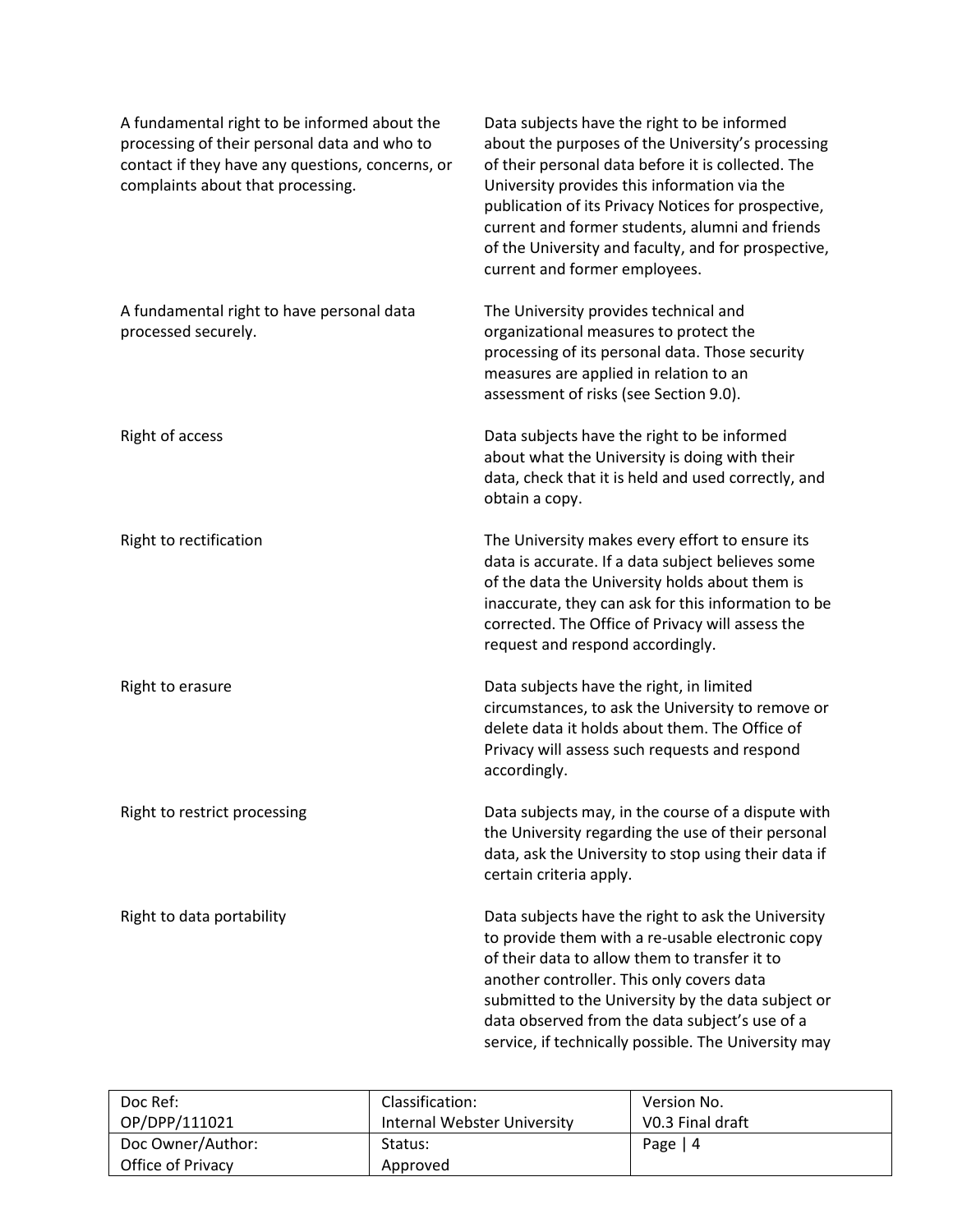|                                                | directly to another data controller requested by<br>the data subject.                                                                                                                                                                                                                                                               |
|------------------------------------------------|-------------------------------------------------------------------------------------------------------------------------------------------------------------------------------------------------------------------------------------------------------------------------------------------------------------------------------------|
| Right to object                                | Data subjects have the right to object to<br>processing based on legitimate interests, legal<br>obligation, for the purposes of direct marketing<br>or for "scientific or historical research purposes<br>or statistical purposes". The Office of Privacy will<br>assess such requests and respond accordingly.                     |
| Automated decision making, including profiling | If the University is making decisions about a data<br>subject solely through automated means, such as<br>a computer algorithm, data subjects can appeal<br>against the decision. The Office of Privacy will<br>ensure that data subjects can express their point<br>of view and enable a review and explanation of<br>the decision. |

consider transferring electronic information

None of the above rights is absolute. Anyone who wishes to exercise their rights or requires further advice and guidance should contact the respective Campus Privacy Manager and/or the University Office of Privacy.

Anyone who receives a formal request from a data subject (verbal, written or via email) wishing to exercise any of the above rights must forward it immediately to the respective Campus Privacy Manager and/or to the Office of Privacy at the address below. The Office of Privacy must approve all proposed disclosures under a data subject access request (DSAR) before providing copies of personal data to the recipient.

# 8.0 Privacy by Design

The University is committed to ensuring privacy is built into its processes and outcomes. New projects involving personal data are required to carry out a data privacy impact assessment (DPIA) to identify privacy risks and plan appropriate mitigation. This process must be conducted whenever the University wishes to introduce the processing of existing personal data for new purposes, when introducing new business processes, selecting new IT applications, and/or engaging a new third-party vendor that includes the processing of personal data. University departmental managers must inform their Campus Privacy Manager or the Office of Privacy to initiate the assessment.

# 9.0 Information Security

The University has established an information security management system (ISMS) to recognize international standards to support compliance with the significant obligations to meet the "integrity and confidentiality" principle set out in the Regulation, including the obligation to notify the data protection supervisory authorities and, where necessary, data subjects in the event of a data breach. Details of the University's policies for information security are available at the dedicated information security SharePoint site.

| Doc Ref:          | Classification:             | Version No.      |
|-------------------|-----------------------------|------------------|
| OP/DPP/111021     | Internal Webster University | V0.3 Final draft |
| Doc Owner/Author: | Status:                     | Page   $5$       |
| Office of Privacy | Approved                    |                  |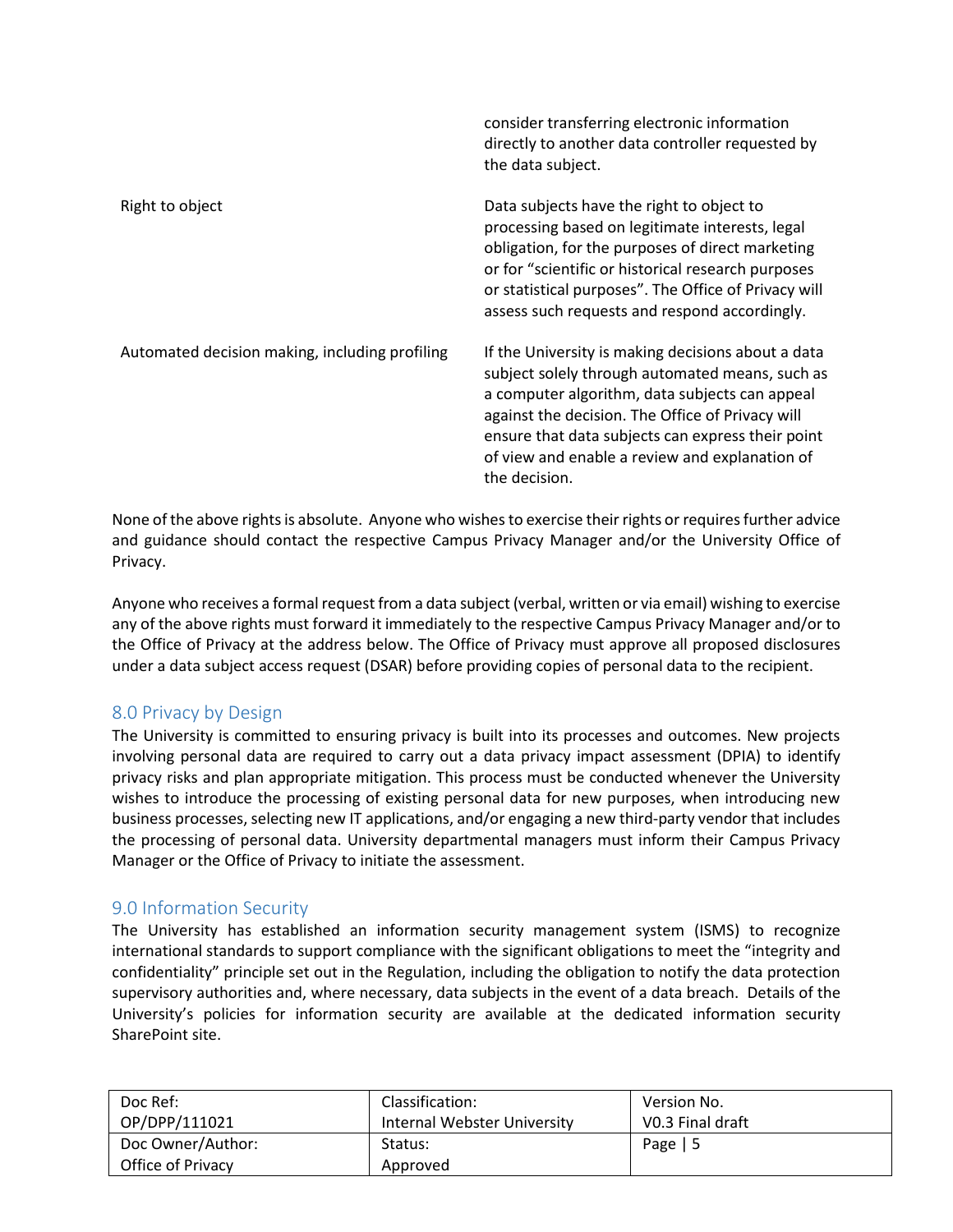# 10.0 Training and Awareness

The University is committed to ensuring its employees are provided with the requisite training and awareness around data protection and information security. All employees, faculty and adjunct faculty must undertake the mandatory data protection training annually.

# 11.0 Academic Research

Academic research, which involves the processing of personal data, is subject to approval by the University's Institutional Review Board (IRB) and includes specific instructions for assessing and maintaining privacy and security as a component of the IRB's approval process.

# 12.0 Responsibilities of All Data Users

## 12.1 *Lawful Processing*

All personal data is required to be processed in line with the lawful basis established by the University. Where special category data is processed, a second lawful basis is required.

## 12.2 *Retention of Personal Data*

Personal data must only be kept in a form which permits the identification of data subjects for no longer than is necessary and for the purposes for which the personal data is processed.

Personal data may be stored for longer periods when the personal data will be processed solely for archiving purposes in the public interest, scientific or historical research purposes or statistical purposes.

The storage and retention measures are subject to implementation of appropriate technical and organizational measures to safeguard the personal data and data subject rights.

Further information about how the University stores and retains personal data, and for how long, can be found in the University's Data Retention Policy.

## 12.3 *New or Additional Processing*

Employees of the University (whether permanent or temporary) must not do any of the following without the proper authorization of their head of department and approval from the Office of Privacy:

- a) Use other people's personal data that has been entrusted to the University for their own personal/private use, including the disclosure of personal data relating to colleagues, however well meaning.
- b) Develop, purchase or subscribe to a new computer system/platform for processing personal data.
- c) Use an existing computer system to process personal data for a new purpose.
- d) Create a new electronic or paper filing system, including spreadsheets containing personal data, for a new purpose.

| Doc Ref:          | Classification:             | Version No.      |
|-------------------|-----------------------------|------------------|
| OP/DPP/111021     | Internal Webster University | V0.3 Final draft |
| Doc Owner/Author: | Status:                     | Page $  6$       |
| Office of Privacy | Approved                    |                  |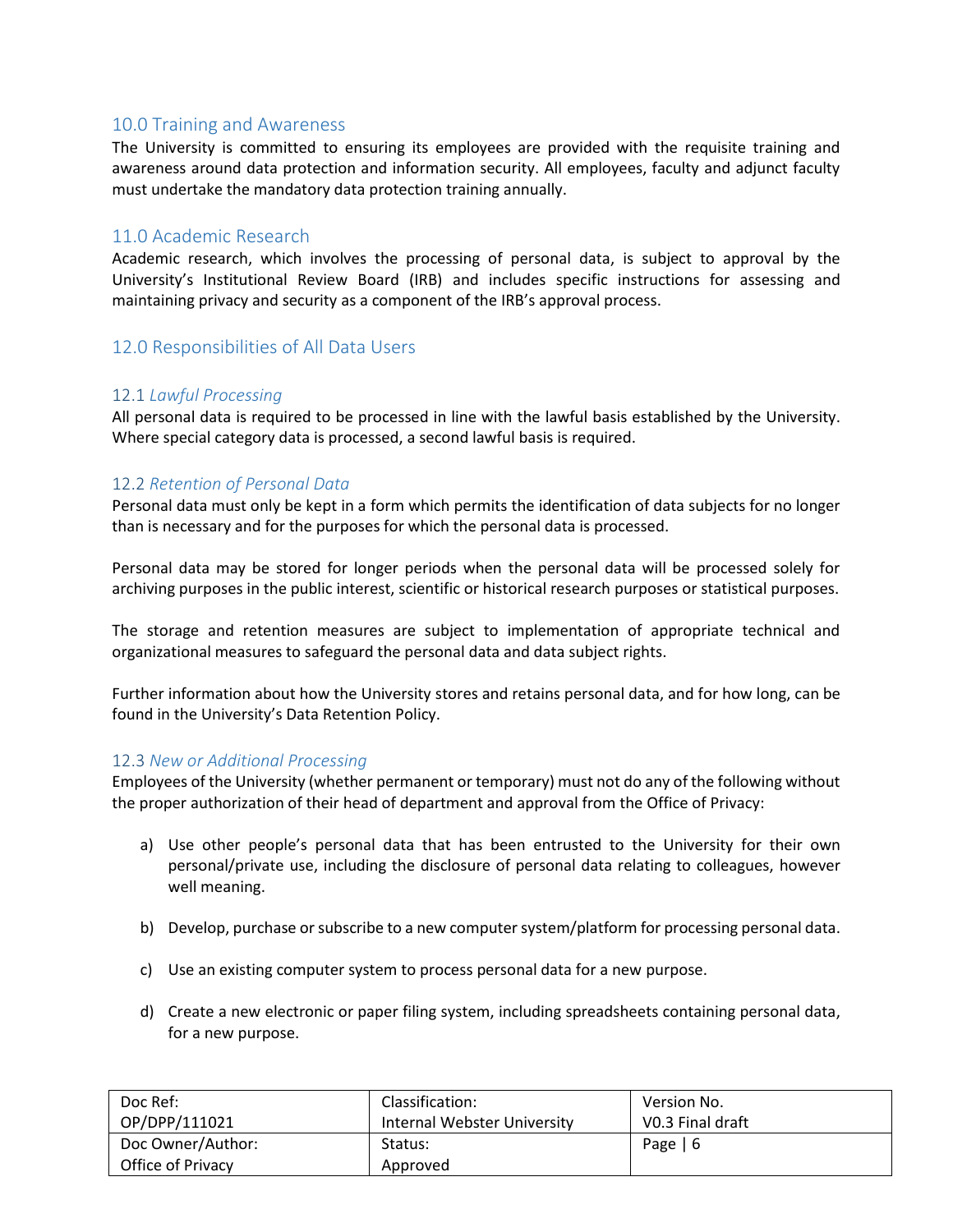e) Engage a new vendor which will have access to, or process personal data (including its storage) on behalf of the University. The procurement or acquisition of all new software and systems, including cloud-based software as a service applications and free services involving the processing of personal data, is subject to strict evaluation and approval processes as part of procurement and the Global Privacy and Information Security Requirements which is part of Webster University´s Procurement Policy.

# 12.4 *Data Security Breaches*

All employees and constituents of the University are responsible for ensuring that:

- a) Any personal data which they handle or process is held securely.
- b) They are familiar with the University's latest information security policies relevant to their work and where to find them.
- c) Personal data is not disclosed orally or in writing, or otherwise by any means, to any unauthorized third party, and that every reasonable effort is made to avoid personal data being disclosed accidentally.
- d) All third-party requests for access to, or disclosure of, personal data, including those from the police and other law enforcement agencies, are directed to the Campus Privacy Manager or the University´s Office of Privacy.
- e) Any unauthorized or accidental disclosure or misuse of personal data (whether real or suspected) is considered a data breach and is reportable to the Office of Privacy immediately on becoming aware.
- f) Any recorded opinions about an individual are disclosable to them under a data subject access request and therefore need to be based on fact or professional opinion.

A breach of data protection law due to deliberate unauthorized access, data misuse, loss or destruction may result in disciplinary action, up to and including dismissal.

## 13.0 Responsibilities of Applicants and Students as Data Subjects

Applicants must ensure that any personal data supplied to the University is accurate and current, including changes of address and other contact details.

Students using University computing facilities are required to comply with the University's Acceptable Use Policy.

Students involved in organizing student unions, clubs and societies are also obliged to comply with the GDPR and similar legislation in force in the country of the University they are attending.

#### 14.0 Responsibilities of Employees as Data Subjects

All employees must ensure that the personal data they supply to the University is accurate and up to date,

| Doc Ref:          | Classification:             | Version No.      |
|-------------------|-----------------------------|------------------|
| OP/DPP/111021     | Internal Webster University | VO.3 Final draft |
| Doc Owner/Author: | Status:                     | Page $ 7$        |
| Office of Privacy | Approved                    |                  |